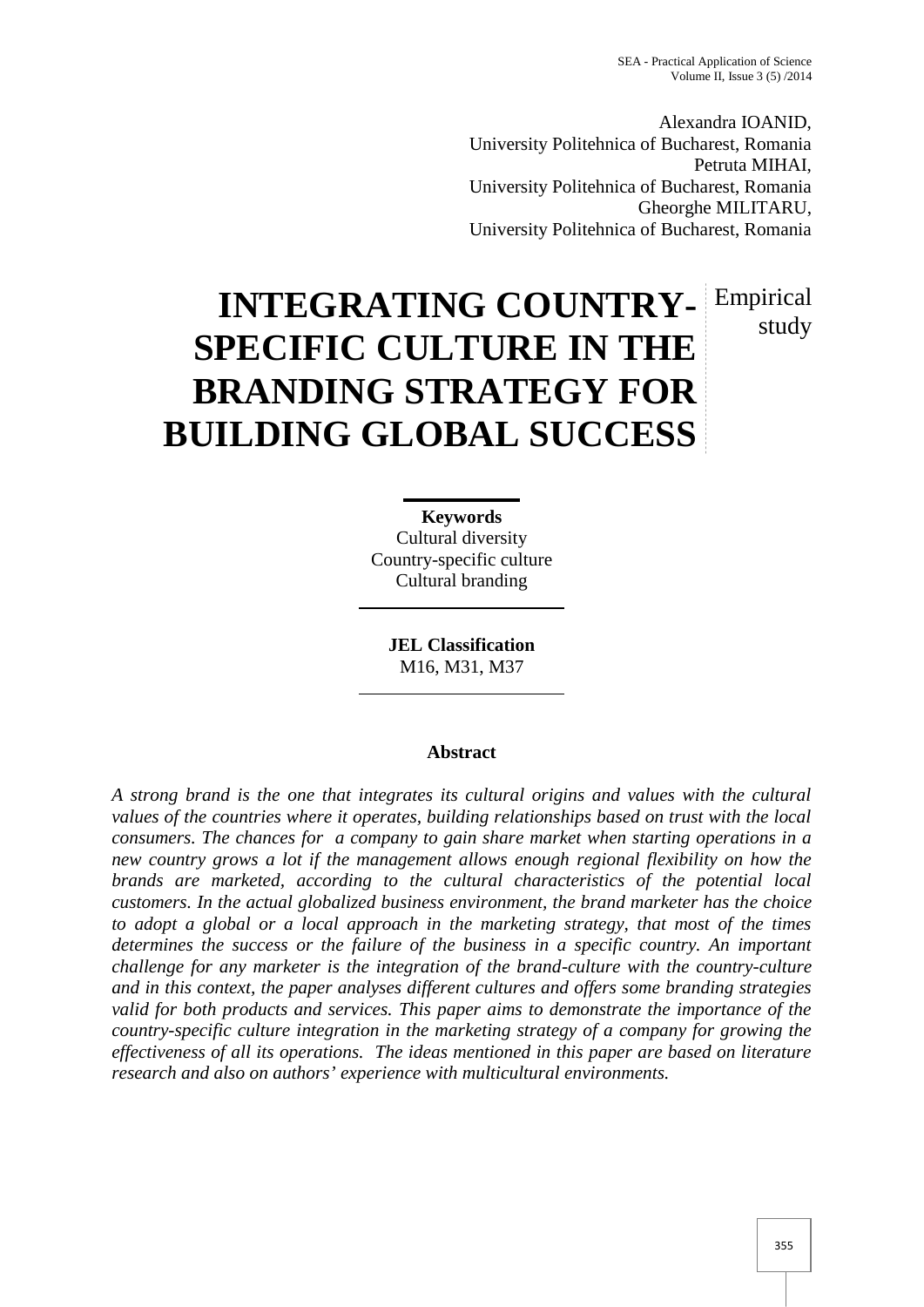## **Introduction**

A strong brand is that brand that can integrate its cultural origin values with the cultural values of the local market, in order to create and maintain strong relations with local customers. It's difficult to keep the values of the brand unchanged when entering new markets and this is the main reason why there are only a few real global brands. In a top of the most famous global brands, realized by the company BrandZ™, the first places are occupied by technology companies like Google, Apple, IBM and Microsoft, these being examples of real global companies, as they offer the same products and services everywhere in the world. The next places are occupied by McDonald's and Coca Cola, recognized as global brands as well, but with a high adaptation of local values and tastes, being known that McDonald's adapts its menu according to its customer taste. For example, McDonald's is offering in Romania a traditional themed menu featuring deep-fried cheese and meatballs, while in Turkey their menu is adapted to the local customers, with Kofteburger, a variation of the Turkish dish called kofte.

Apart from these cultural adaptations of their products and services to local markets, these global brands, maintain their mission and vision during time, and don't change easy their target. By doing this, the global brands create an identity with relation to their customers and in this way, will differentiate from competition.

Locally effective global branding considers the traditions and customs of local people, adapting them to the values of the brand implemented in the home country or in other countries. Choosing the timing of various marketing campaigns accordingly with local religious holidays have a big impact on the results of the campaigns.

The structure of the paper is as follows: section two presents a literature review of brand management, section three analyzes the cultural characteristics of local markets, while section four shows how to integrate successfully global brands into local markets. The last section draws conclusions and provides grounds for further discussions.

## **Literature Review**

Communicating a clear message to the customers, helps them to have a clear image of the brand and to position it correctly in the competitive market. Maintaining the same values and image that define the brand, when entering a new international market, help the company gain trust among its potential customers. The brand image is an integrated part of brand's equity, the value of the brand, as perceived by customers. (Keller, 2001). A brand is formally defined by a name, sign, symbol and logo that identifies the products and services offered by a supplier and the way it differentiates from other similar products or

services offered by competition (Aaker& Joachimsthaler, 2009). Brands are information and tell consumers many things about the product or the service, they act as a way to reduce the purchasing risk. (Kapferer, 2012) Also, brands provide clues of the quality level of a good before purchasing it. (Bharadwaj, 1993)

The brand is much more then just a name and an associated logo, it is considered a valuable asset (Webster& Keller, 2004) because customers will look for reputation in any brand, and even more in a service brand where it is not possible to touch and check the attributes of the products like it can be done with fast moving consumer goods.

Webster considers essential for any company to focus on brand awareness and on brand image (Webster& Keller, 2004), because if a brand is strong and reliable, new launched goods will be adopted easily due to the fact that other goods in the past were satisfying for the customers.

The brand positioning is an important decision the management of the company must take in order to drive customers towards the brand. Best and Rozin (Best, 2000; Rozin& Magnusson, 2003) designed a procedure for succeeding in branding positioning and segmentation. The main idea is that the process should focus on the customer, not on the product or service, so the company should first identify the needs of various segments of potential customers and then design the services to fit those needs. Best recommends to divide the customers into segments for better personalization of the products or services offered and in this way to increase the satisfaction and fidelity of the customers (Best, 2000)

There are two types of customers (adapted after Keller, 2001), the ones that seek long-term partnership that will put value on credibility, reliability and reputation (partnership customers) and the ones that seek price advantage (transactional customers) and will take the service only if the price is smaller comparing to competition.

The statistics show that the tendency is to form strong relationships between company and customer, not to have isolated transactions. And if the product or service has proven to be reliable, to have a good reputation, the relationships built between the company and its customers will be stronger and the customers, beside of being loyal, will be more open to the innovative products or services the company offers.

Most of the times, a well known international brand established its position relative to competition, for a product or service group, choosing a niche; the bigger the niche, the bigger the long term profitability and product performance. (Keller, 2001)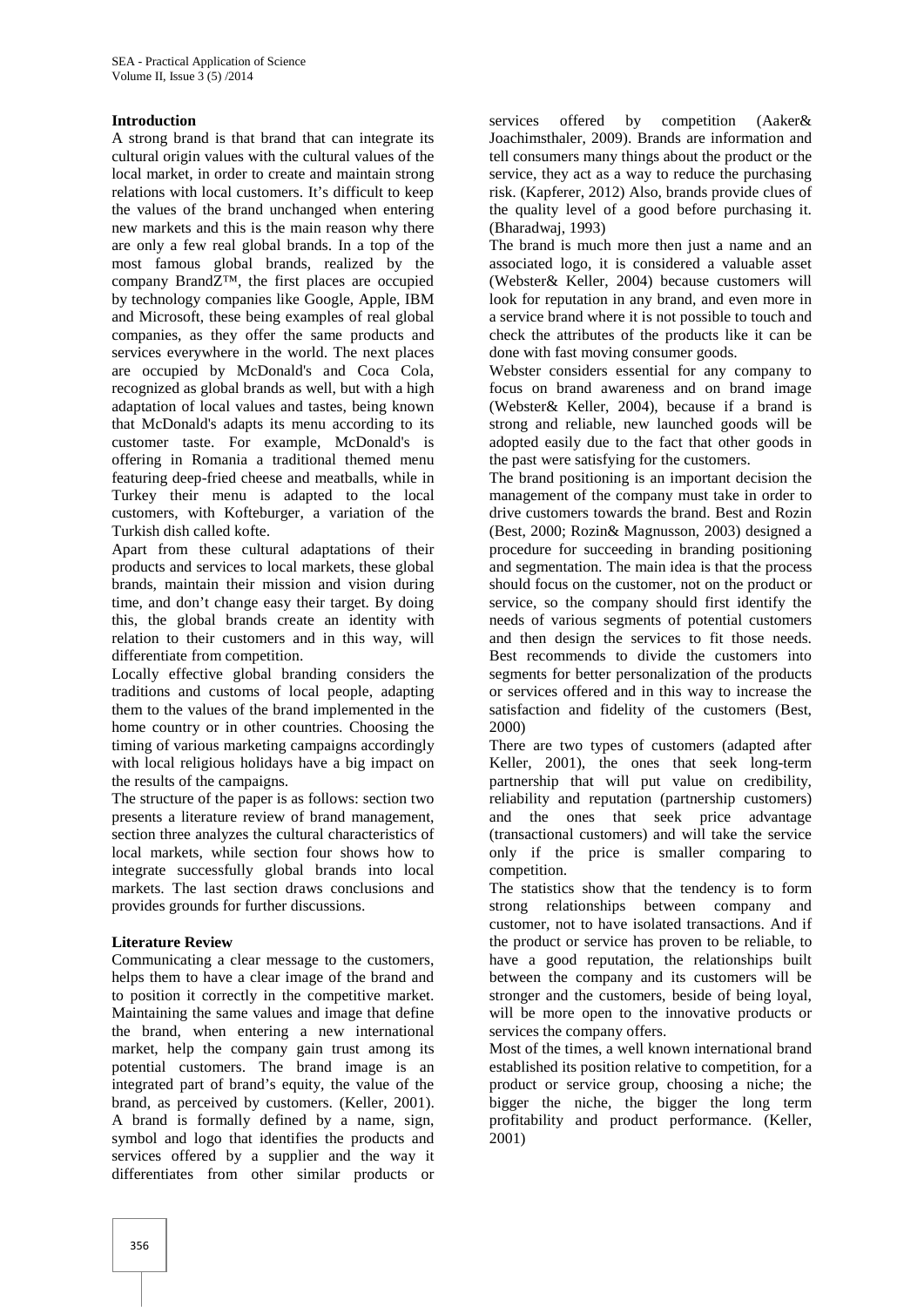## **Cultural characteristics of local markets**

Taking into consideration that cultural and social aspects of a market influence the needs of the customer, local values must be taken into consideration when entering a foreign market.

The brand managers should identify the target customer they address to in each country and adapt their marketing strategies accordingly. One of the best known apparel brands, Zara, creates different brand image in Western European countries and in Eastern European Countries. If in Western Europe, Zara promotes a casual look, with affordable prices pieces, in Eastern Europe it promotes a fashion look, with high-end products and bigger prices. The same company, creates adapted collections for Arabic countries, exporting only pieces that cover enough as to be bought by Muslim women. This situation happens because Zara targets different niches in Eastern Europe and in Western Europe and if in countries like Romania, Bulgaria or Croatia, the brand is perceived as a luxury one, in England, Spain or France, due to the competition, it is perceived as an affordable brand.

Other companies have managed to target the same customer niche in all the countries they operate, but still they had to adapt to local values to achieve this. Nike for example, is a sport brand that sells the same sport quality products everywhere in the world where the brand is present. The major colors of their products differ from country to country. If in European countries, the company mostly promotes white or black shoes, in Asia the dominant colors are red, blue or pink. Also, the brand ambassador is recommended to be a well known local public person with a high social capital and influence power. In their intent to compete with Adidas and Nike, the main two players in the sports apparel industry, Puma hired Usain Bolt as global brand ambassador, but the campaign didn't have the desired output even if the athlete was the best in the world at that time, because it wasn't known well enough in all the countries.

Brand image is affected in international markets by two characteristics, national culture and socioeconomic situation. The culture of a country influences the customer behavior and the speed of the acquisition decision of goods. R.D. Lewis (2000) and Hofstede et al (1990) studied how cultural values can impact on the brands success, identifying the power distance concept and the individualist- collectivist cultural aspect of consumer needs.

The power distance criteria refers to the way a culture accepts inequality, dividing cultures into two types, egalitarian and hierarchical. When deciding to enter a new market, managers should analyze if their brand is more suitable for egalitarian or hierarchical culture type. For example, Hermes is found in countries with a lot of

distance between the social classes, where the rich people want to show off their social position. In egalitarian cultures, people don't consider so important these brands, as they are not interested in social status and being associated with luxury brands.

Power distance affects brand strategies as high-end brands are successful generally in in cultures with high power distance, while low-cost brands and affordable brands, offering a good quality at a fair price, are most likely to be profitable in low power distance cultures.

In general, consumer search in a brand the promise of a quality product, in this way trying to reduce the risk when purchasing that product. From this point of view, high uncertainty avoidance cultures will be most likely to be a good market for global brands, as they offer a trustable product. Low uncertainty avoidance cultures on the other hand, are more open to new players in the market and are willing to try their products, even if they don't come with the guarantee of a strong brand image. So, brand managers are recommended to entry new markets with low uncertainty avoidance cultures if they offer innovative products and their brand name is not so strong yet, because in high uncertainty avoidance cultures there is a big risk of business failure.

Collectivist cultures value the group more then the individual, while individualist culture encourages achievements. High individualist cultures fit best original brands that offer limited editions, as individuals want to be different then the rest and get the attention, while high collectivist cultures are most suitable for global brands that offer individuals the possibility of affiliation, of belonging to a group.

The second characteristic of international markets is the socioeconomic situation. Brand managers should consider this aspect when entering new markets, analyzing the average wage people get in that area, the unemployment rate, as well as other factors. Expansion managers should consider if entering a poor market is a good idea, especially if their goods prices are much beyond the purchase power of the locals. Buying performant telephones, even if the income is low, is a characteristic of developing collectivist countries, where individuals try to be part of a group through affiliation.

### **Integrating global brands into local markets**

The management of a global brand has the decision on allowing more or less flexibility to the local branding strategy. Usually, the technology or the personal care brands offer less flexibility to brand managers at a local level, as they want to use the global recognition of the characteristics of their product to maintain the trust of its customers. The food or soft drinks brands are the ones that allow a great flexibility in their marketing strategies, as